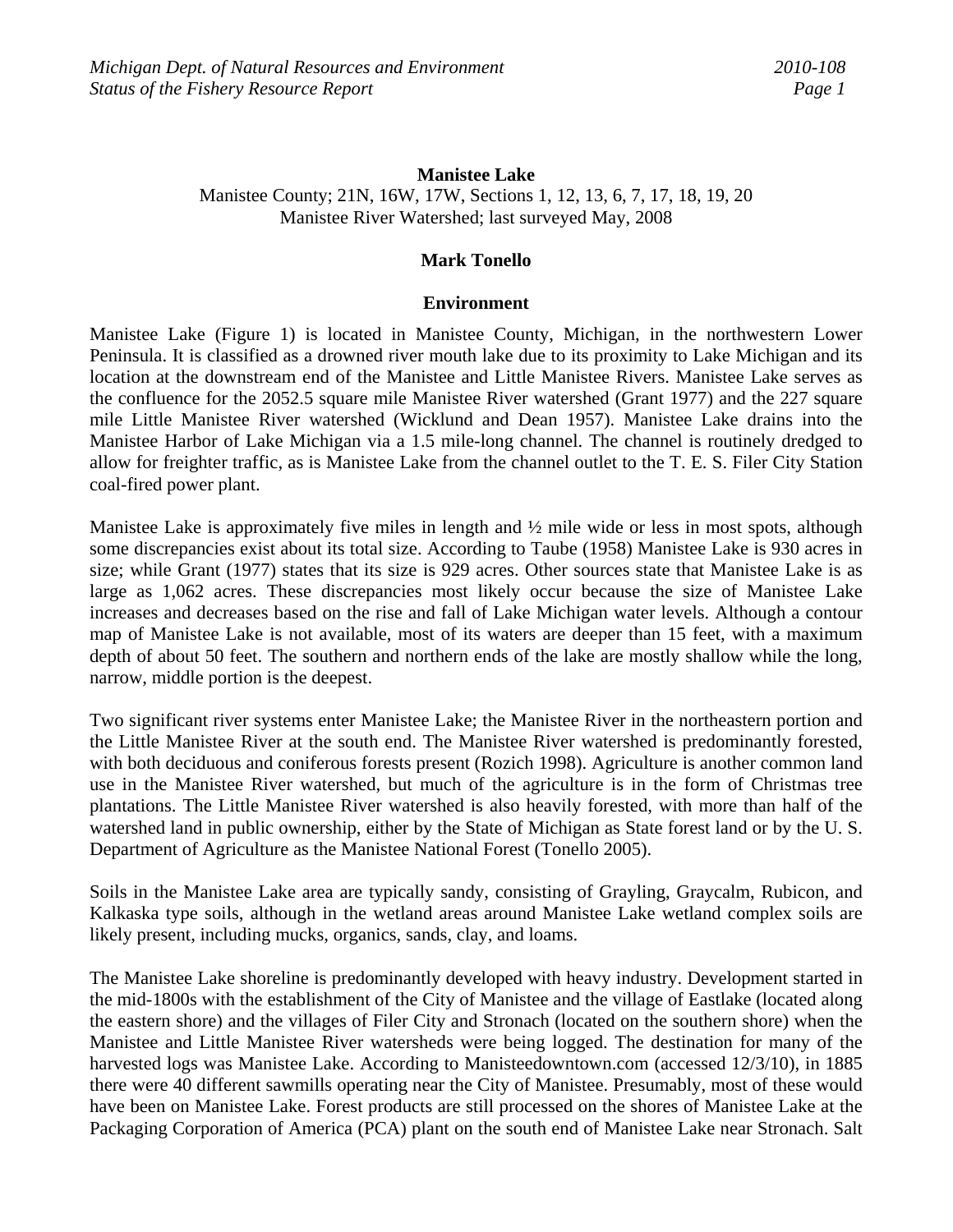mining began in the City of Manistee in the 1880s, and there are currently two salt production plants on the shores of Manistee Lake. Other industries currently on Manistee Lake include a Martin Marrietta magnesia chemicals plant, the T. E. S. Filer City Station coal-fired power plant, operated by the Tondu Corporation, and the Manistee Drop Forge Corporation. The Martin Marrietta plant is on the eastern shore of Manistee Lake just south of Eastlake, while the T.E.S Filer City Station power plant, the salt production facilities, and Manistee Drop Forge are all located on the western shore. Development along the northwestern shore of Manistee Lake consists of marinas and condominium developments.

Due to its industrialized nature, Manistee Lake has a history of degraded water quality in certain areas. Historic fish kills have been documented in Manistee Lake, with the most serious in 1950 (Taube 1958). These fish kills were likely the result of dissolved oxygen depletion resulting from point-source pollution. According to Rediske et al. (2001), Manistee Lake contains a variety of sedimentary pollutants, including polycyclic aromatic hydrocarbons (PAH) and other oils, brines, and resin acids. A historic Superfund site (a Federal designation prioritizing funds and resources to clean-up and control a hazardous waste site) was located in the southeastern end of the lake near PCA. Kraft black liquor (toxic byproduct of wood pulp production) was discharged into Manistee Lake via contaminated groundwater. By 1993, it was determined that most of the black liquor had already vented to Manistee Lake through groundwater (USEPA 1993). No further remedial action was recommended at the site, although long term monitoring continues.

There are also a number of locations around Manistee Lake where groundwater that is contaminated with brine is discharging into the lake. According to Suppnick (2000), a number of samples taken in a 1999 water quality survey of Manistee Lake did not meet the minimum standards for a coldwater lake. The water quality of Manistee Lake is also threatened by groundwater that is contaminated with the following substances: arsenic, mercury and other heavy metals, and petroleum compounds (Nick Swiger, Michigan Department of Environmental Quality [DEQ], personal communication). The result of the contaminated groundwater discharging to the lake is that much of Manistee Lake is "characterized by depauperate benthic communities and sediments impacted by the presence of oils and PAHs" (Rediske et al. 2001). The areas off the mouths of the Manistee and Little Manistee Rivers are not as adversely affected by the anthropogenic contaminants as are other areas of the lake, primarily due to the dilution and cleansing effects provided by the flows of the rivers.

According to the Michigan Department of Community Health (MDCH 2010), black crappie, bluegill, largemouth bass, smallmouth bass, and walleye from Manistee Lake all have consumption restrictions, due to mercury and PCB (Polychlorinated Biphenyl) contamination. For women and children under 15 years old, MDCH recommends eating only one meal per month of black crappie larger than 8 inches, largemouth and smallmouth bass larger than 14 inches, and walleye larger than 15 inches; and only one meal per week of bluegill larger than 6 inches and black crappie between 6 and 8 inches in length. For the general population, MDCH recommends eating only one meal per week of black crappie larger than 8 inches, largemouth and smallmouth bass larger than 14 inches, and walleye larger than 15 inches in length.

Despite the fact that large portions of the Manistee Lake shoreline are heavily developed, some areas of natural riparian wetlands remain intact, including large cattail marshes located near the inlets of both the Manistee and Little Manistee Rivers. The Manistee State Game Area (MSGA), just upstream of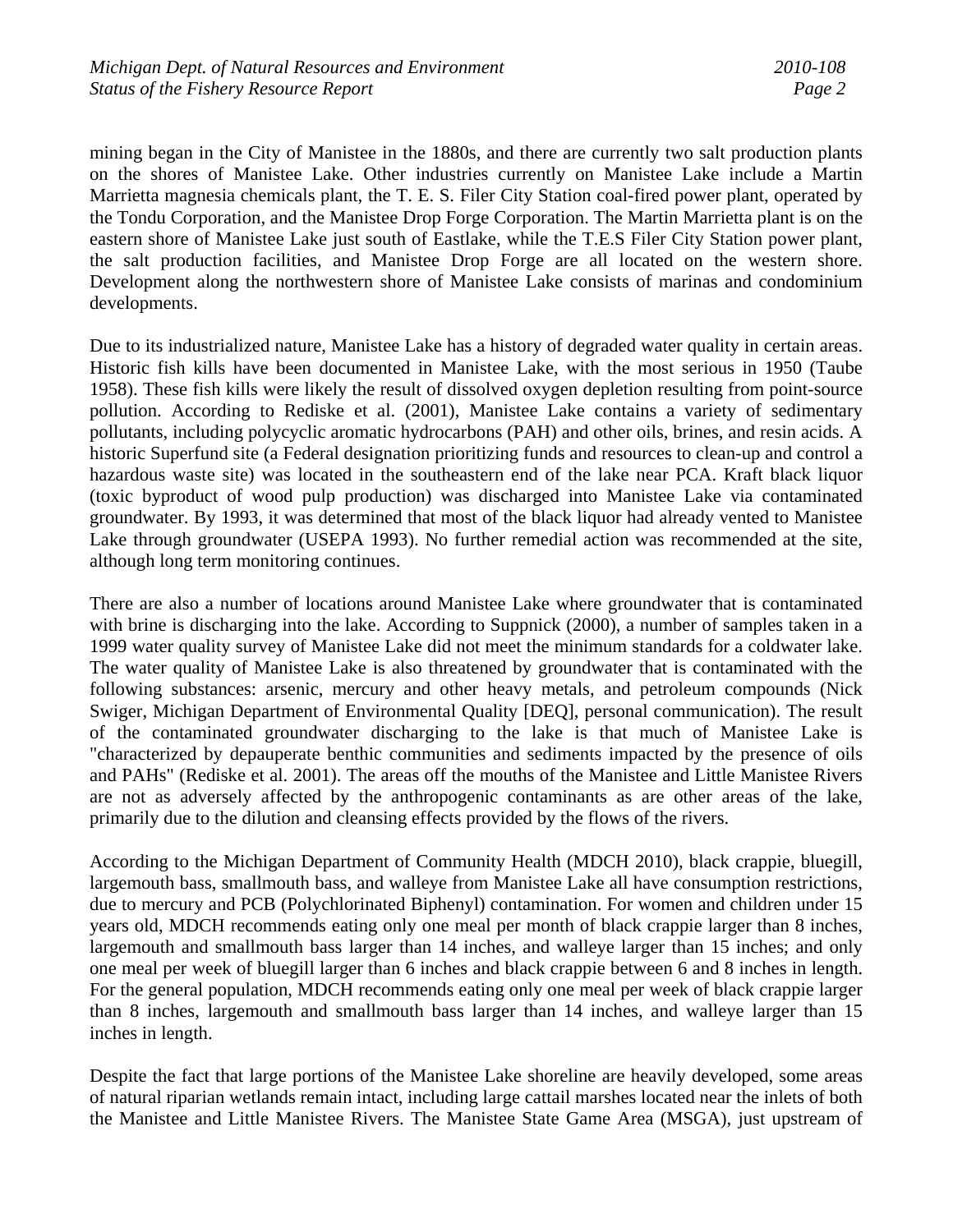Manistee Lake on the Manistee River consists of 6,237 acres of state-owned land (Earle 2003), much of which is emergent wetland. Also located within the MSGA is Peter's Bayou, which is a diked area adjacent to Manistee Lake that can be filled with water to allow for waterfowl nesting in the spring and waterfowl hunting in the fall.

There are four public access sites (all have boat launches) on Manistee Lake and one on the channel just upstream from Lake Michigan (Figure 2). Two of the access sites have recently been upgraded through the efforts of the Manistee County Community Foundation "Explore the Shores" program; one on the south end of the lake in Stronach (maintained by the Michigan Department of Natural Resources [DNR]) and the other on Arthur Street in Manistee (maintained by the City of Manistee). Universally accessible fishing piers have been added at both locations, along with upgrades to the boat launches and restroom facilities. The 9th Street access site is on property owned by T. E. S. Filer near the power plant and leased to the City of Manistee. The Eastlake Village Park access site (which includes a campground) is located on the eastern shore of Manistee Lake. The First Street access site, on the channel just upstream from Manistee Harbor and Lake Michigan, is a large City of Manistee operated facility designed to handle heavy traffic and is used mostly by Lake Michigan boaters and anglers. A total of 16 launch ramps, parking for nearly 300 vehicles, and a fish cleaning station are available at this site.

Manistee Lake is managed by the DNR as a Type F trout lake. It is open to year-round fishing with a year-round possession season for all trout and salmon species, except for lake trout, which may only be possessed from May 1 through Labor Day. The size limit for all trout and salmon species is 10 inches.

### **History**

Manistee Lake is somewhat unique among Michigan lakes in that according to DNR records, it has never been stocked with fish. Its tributaries, the Manistee River (Tonello 2004) and the Little Manistee River (Tonello 2005) have been heavily stocked with fish (particularly migratory salmonids) over the years. Manistee Lake anglers benefit from these stocking efforts, as many adult salmon and steelhead move through Manistee Lake as they ascend the Manistee and Little Manistee Rivers for their annual spawning runs. Additionally, the Manistee harbor area has been routinely stocked, particularly with brown trout in recent years. It is likely that the stocked brown trout also inhabit Manistee Lake at certain times of the year.

The first known fisheries survey of Manistee Lake was conducted in 1957 (Taube 1958). The survey had two efforts. The first effort was conducted in June and was an attempt to determine whether or not rainbow trout, which had recently been stocked upstream in the Manistee and Little Manistee Rivers, were entering Manistee Lake en route to Lake Michigan. Gill nets and seines were set off the mouths of the Manistee and Little Manistee Rivers to collect fish. At that time, it was suspected that smolting rainbow trout were not entering Manistee Lake because of the pollution there. The second effort of the 1957 survey was conducted in late August, and was a routine fisheries inventory of the lake using gill nets set throughout the lake.

In the June 1957 survey effort, a total of 706 fish were collected, including 388 alewives (5.6-10.1 inches), 159 yellow perch (5.6 to 9.9 inches), 49 rock bass (3.3 to 8.5 inches), 36 pumpkinseed sunfish (3.3 to 6.8 inches), 11 black crappie (5.0 to 9.4 inches), 11 white suckers (6.4 to 13.6 inches), 10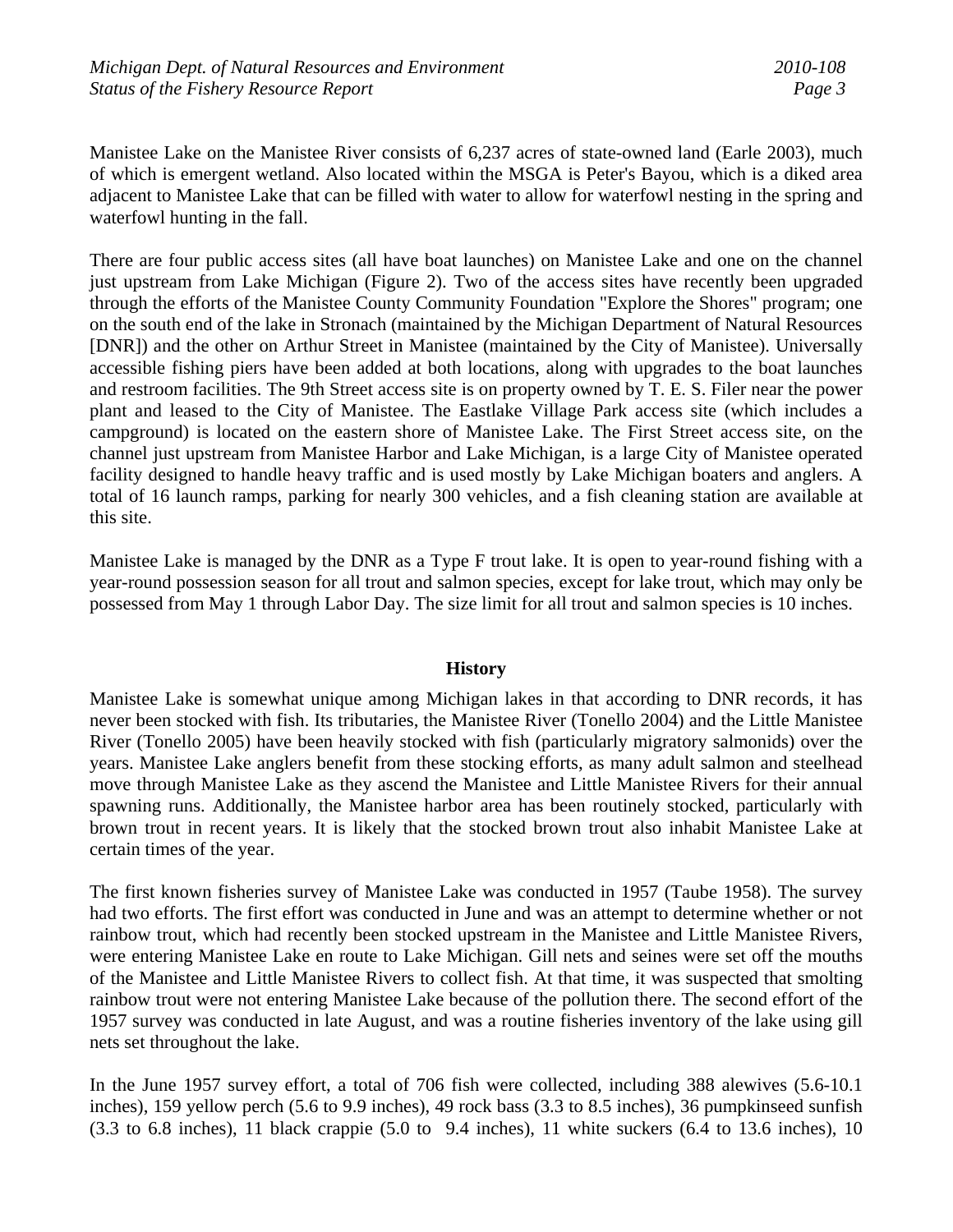northern pike (13.1 to 29.1 inches), 9 redhorse (6.2 to 18.7 inches), 8 rainbow trout (6.9 to 9.4 inches), 6 bowfin (18.5 to 27.0 inches), one brown trout (22.9 inches), one brown bullhead (11.8 inches), one carp (10.3 inches), and one common shiner (5.9 inches).

In the August 1957 survey effort a total of 349 fish were collected, including 140 bluegill (3.8 to 8.6 inches) 55 yellow perch (5.6 to 9.9 inches), 38 rock bass (3.6 to 9.3 inches), 31 pumpkinseed sunfish (4.1 to 6.8 inches), 25 redhorse (11.6 to 18.6 inches), 18 northern pike (14.5 to 30.6 inches), 12 hybrid bluegill (4.5-7.1 inches), 7 black crappie (4.8 to 10.3 inches), 5 white suckers (13.0 to 18.5 inches), 4 walleye (14.3 to 21.5 inches), 4 smallmouth bass (9.9 to 13.5 inches), 3 bowfin (19.6 to 29.3 inches), 3 largemouth bass (10.0 to 13.5 inches), 2 brown bullhead (10.7 to 12.8 inches), and 1 yellow bullhead (9.6 inches). Forage species noted, but not counted, were bluntnose minnow and banded killifish.

Other species that were noted as being present in Manistee Lake during the 1957 surveys included lake herring, rainbow smelt, muskellunge, white bass, warmouth, sea lamprey, emerald shiner, common shiner, brook silverside, and Johnny darter.

According to Taube (1958), the U. S. Fish and Wildlife Service operated a weir in the Little Manistee River for the purpose of blocking sea lamprey during the spring and summer of 1958. It was located less than ¼ mile upstream of Manistee Lake, and captured fish swimming upstream. Many different fish species were captured at the weir. Species that had not been seen in the 1957 surveys but were captured at the weir included brook trout, longnose sucker, logperch, creek chub, sculpin, golden shiner, rainbow smelt, and central mudminnow.

A DNR fisheries survey of Manistee Lake was conducted in 1970. It was a four-hour boomshocker run, with the goal of collecting fish to be analyzed for a mercury contamination study. In the 1970 survey, a total of 97 fish were collected, representing 13 different species. Bluegill, pumpkinseed sunfish, walleye, alewife, and rock bass were the most commonly collected species. The walleye catch in particular was notable, with 14 fish collected, all larger than 16 inches. Gizzard shad were also collected in the 1970 survey. This was the first documentation of gizzard shad in Manistee Lake.

From the late 1990s through the mid-2000s, fisheries surveys were conducted on Manistee Lake by Central Michigan University (CMU) graduate students attempting to enumerate and study the lake sturgeon population of Manistee Lake and the lower Manistee River (Gunderman 2001, Yeomans 2002, Lallaman 2003, and Damstra 2007). Lake sturgeon are listed as a threatened species in Michigan. Prior to this research, very little was known about the Manistee Lake/Manistee River lake sturgeon population. The CMU studies estimated spawning runs of less than 100 fish in each year, with the majority of fish in each run being males. Ages of lake sturgeon captured during the CMU studies ranged from age 0 to age 55, with 25 different year classes represented.

These studies documented that adult lake sturgeon use Manistee Lake as a staging area for spawning runs. Damstra (2007) also documented that non-spawning lake sturgeon inhabit Manistee Lake and that post-spawn adults also inhabit Manistee Lake. These facts, along with the presence of juvenile lake sturgeon in Manistee Lake, indicate that Manistee Lake is critical habitat for lake sturgeon. Lallaman (2003) and Damstra (2007) documented that lake sturgeon in Manistee Lake preferred the north basin of the lake near the mouth of the Manistee River. Damstra (2007) hypothesized that this was likely due to higher invertebrate densities and favorable temperature regimes. He also suggested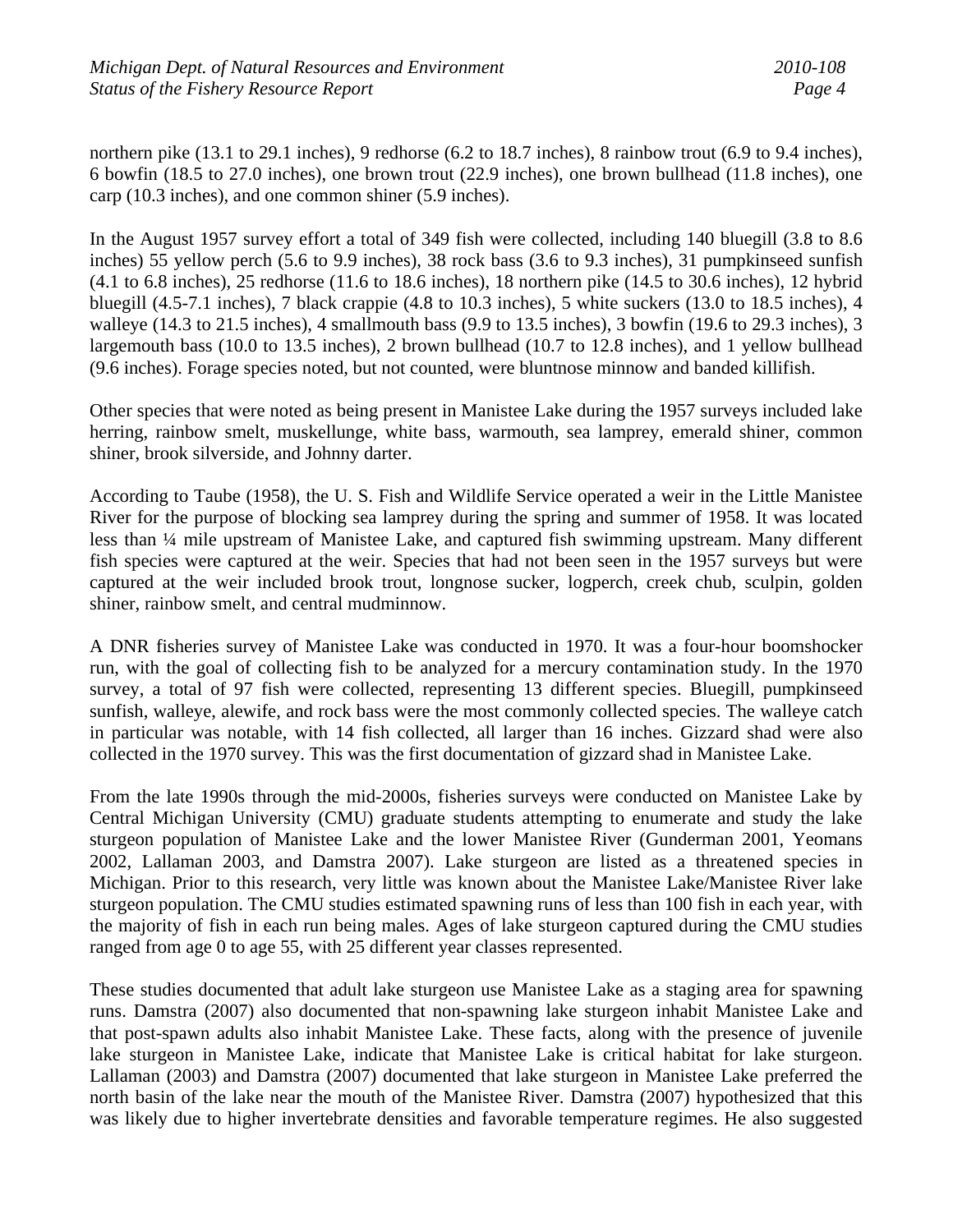that pollution in Manistee Lake may play a role in habitat selection by lake sturgeon, although this was not directly studied.

Since 2004, Fisheries staff from the Little River Band of Ottawa Indians have operated a streamside lake sturgeon rearing facility on the Manistee River (Mann 2008). They collect either eggs or larvae from the Manistee River in the spring. The eggs or larvae are reared in the streamside facility until they are 8-10 inches in length, and released back into the Manistee River in the fall. It is hoped that this will give the lake sturgeon a better chance of survival to adulthood. This practice has the potential for enhancing the lake sturgeon population of Manistee Lake, the Manistee River, and Lake Michigan.

DNR file information indicates that creel surveys were conducted on Manistee Lake prior to 1957 (Taube 1958), but the data could not be located. An airplane count was conducted on April 6, 1968 and revealed 150 anglers and 46 boats, 32 of which were off the mouth of the Little Manistee River (Fisheries Division records). The most recent creel survey of Manistee Lake was conducted from 1999-2004 (Table 1). During the years of 1999-2001, the creel surveys took place from March through December. In those years, the most common species harvested were yellow perch, bluegill, pumpkinseed sunfish, black crappie, and rock bass. Chinook salmon and rainbow trout (steelhead) also had relatively high harvest estimates in some years. During the years of 2002-2004, the creel surveys took place from March through May, and from September through December. This resulted in lower harvest estimates for panfish species, while estimates for steelhead and Chinook salmon remained higher.

From 1994-2010, a total of 155 exceptional fish caught from Manistee Lake by anglers have been entered into the MDNR Fisheries Division Master Angler program (Table 2). Of those 155 fish, 22 different species were represented. Rock bass, channel catfish, freshwater drum, Chinook salmon, bluegill, and bowfin were the most commonly represented species, with at least ten entries per species. The large number of Master Angler entries for Manistee Lake exemplifies the quality of Manistee Lake fish populations and the popularity of Manistee Lake with anglers.

# **Current Status**

The most recent comprehensive fisheries survey of Manistee Lake was conducted in 2008. Status and trends netting protocols (Wehrly et al. 2009) were used for the survey. The survey occurred from May 12 through May 15, 2008. Gear used included large-mesh fyke nets (9 net-nights), trap nets (9 netnights), and experimental graded-mesh inland gill nets (9 net-nights). No small mesh netting, seining, or electrofishing took place, so smaller, forage species were not sampled in the 2008 survey. The purpose of the survey was to investigate the status of the fisheries community in the lake, since Manistee Lake had not been comprehensively surveyed since 1957 (Taube 1958).

During the 2008 survey, a total of 665 fish were collected, representing 20 different species (Table 3). Bluegill, rock bass, and yellow perch were the most frequently collected species. A total of 128 bluegill from 4.3 to 8.3 inches were collected, representing 18.3% of the catch by number. Of those, 84% exceeded 6 inches in length. A total of 157 rock bass ranging from 3.8 to 9.9 inches were collected, representing 22.5% of the catch by number. Sixty-eight percent of the rock bass were over 6 inches. A total of 109 yellow perch ranging from 5.5 to 12.2 inches were collected, representing 15.6 percent of the catch by number. Only 29% of the yellow perch were over 7 inches. Other panfish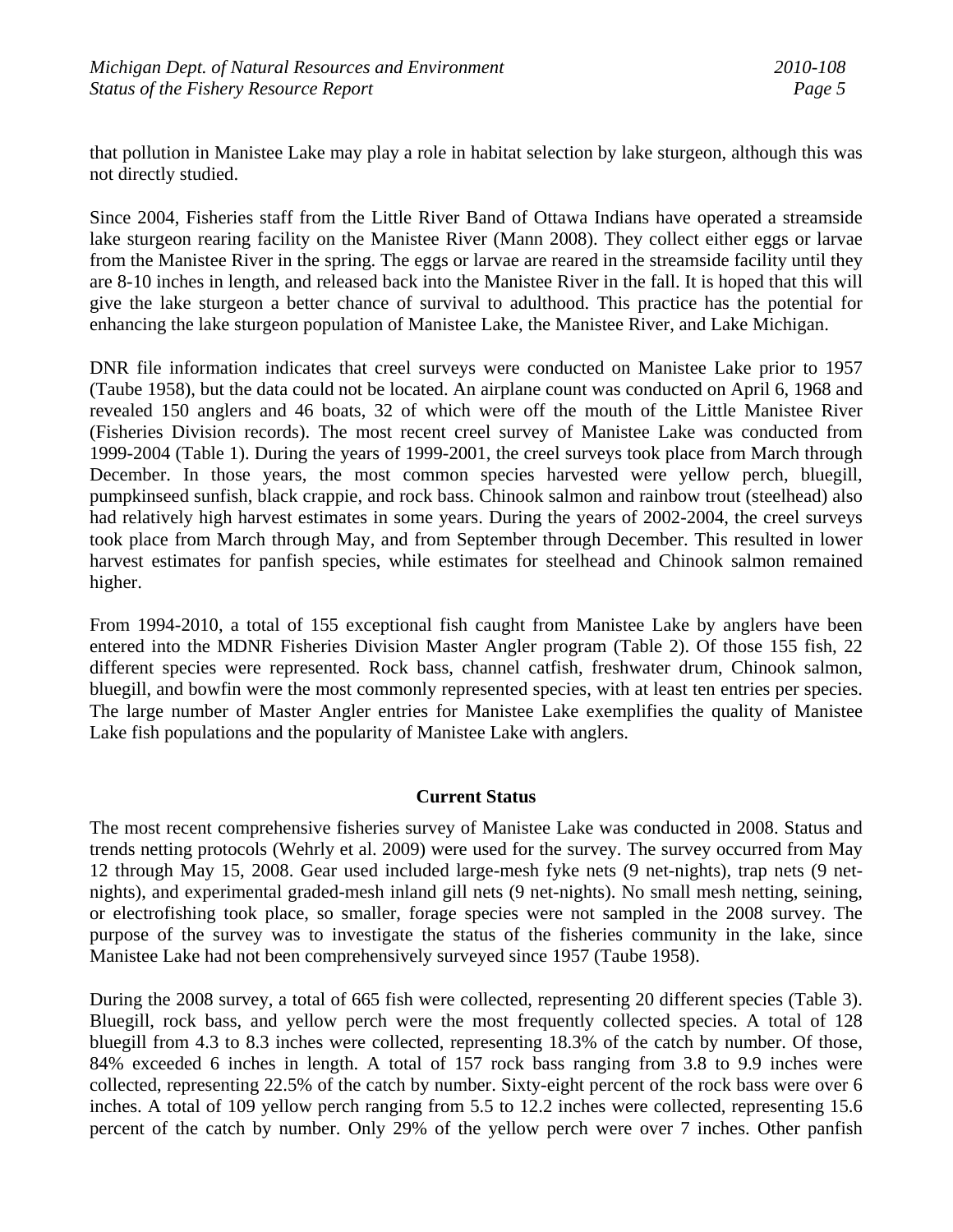species present in the catch included black crappie (31 collected from 6.3 to 12.0 inches) and pumpkinseed sunfish (71 collected from 3.9 to 7.5 inches).

Larger game fish species collected were largemouth bass, smallmouth bass, northern pike, and walleye (Table 3). A total of 19 largemouth bass were collected, from 7.0 to 17.2 inches. Nearly half of the largemouth bass were over 14 inches. Ten smallmouth bass from 9.1 to 17.6 inches were collected, with 5 of them exceeding 14 inches. Thirty-one northern pike were collected, ranging from 12.8 to 38.1 inches. Of those, 55% exceeded 24 inches. Northern pike comprised 23.3% of the total survey catch by weight. Walleye were represented in the catch by four individuals, ranging from 18.9 to 27.3 inches. Other game species present in the catch included brown trout (one fish, 8.7 inches) and rainbow trout (11 fish from 6 to 24 inches).

Other species collected in the 2008 survey (Table 3) included alewife, bowfin, brown bullhead, white sucker, gizzard shad, longnose gar, quillback, shorthead redhorse, and silver redhorse.

Panfish species collected in 2008 showed average growth (Table 4). Age-3 black crappie were growing 0.5 inches slower than the State of Michigan average length at age. Age-3, -6, and -7 bluegill were growing 0.4 inches slower than the state average. Age-3 through -7 pumpkinseed sunfish were growing 0.2 inches slower than the state average. Rock bass ages -3 through -8 were growing 0.7 inches slower than the state average. Yellow perch ages -3 through -5 were growing at the state average. Of the larger game fish species, only enough (more than five per age class) northern pike and largemouth bass from any one age class were collected to make statistical inferences regarding age and growth. Northern pike were growing exceptionally well, at 4.1 inches faster than the state average for fish aged -2 through -4. Largemouth bass aged -3 and -6 were growing 1.4 inches faster than the state average.

Species that had been reported in previous surveys or Master Angler records but were not collected in the 2008 survey included lake herring, channel catfish, common carp, flathead catfish, freshwater drum, Chinook salmon, coho salmon, brook trout, muskellunge, warmouth, white bass, sea lamprey, rainbow smelt, yellow bullhead, emerald shiner, common shiner, bluntnose minnow, banded killifish, brook silverside, and Johnny darter. Although muskellunge were not collected in the 2008 survey, one was captured by an angler fishing through the ice in February 2007. The muskellunge was tagged, and had been stocked in Sturgeon Bay, off the coast of Wisconsin, by the Wisconsin DNR. Although white bass were not collected in the 2008 survey, they were observed in Manistee Lake by DNR Fisheries personnel in Manistee Lake in the summer of 2010 (DNR files, Cadillac). Species that were collected in 2008 that had not been previously recorded for Manistee Lake included longnose gar and quillback. Although round gobies were not collected in the 2008 survey, it is highly likely that they are present in large numbers in Manistee Lake. They are commonly caught by anglers off the piers that form Manistee Harbor, and they have been found to be prominent members of the fish communities of other drowned rivermouth lakes in Michigan (DNR unpublished data).

Limnological data was not collected by DNR in the 2008 survey. However, limnological sampling of Manistee Lake was conducted by the U. S. Geological Survey (USGS) in August 2004 (USGS 2010, Table 5). In the August, 2004 USGS survey effort, secchi depth was measured at 8.9 feet, total phosphorus was measured at 24 and 18 micrograms/liter, and total nitrogen was measured at 400 and 300 micrograms/liter.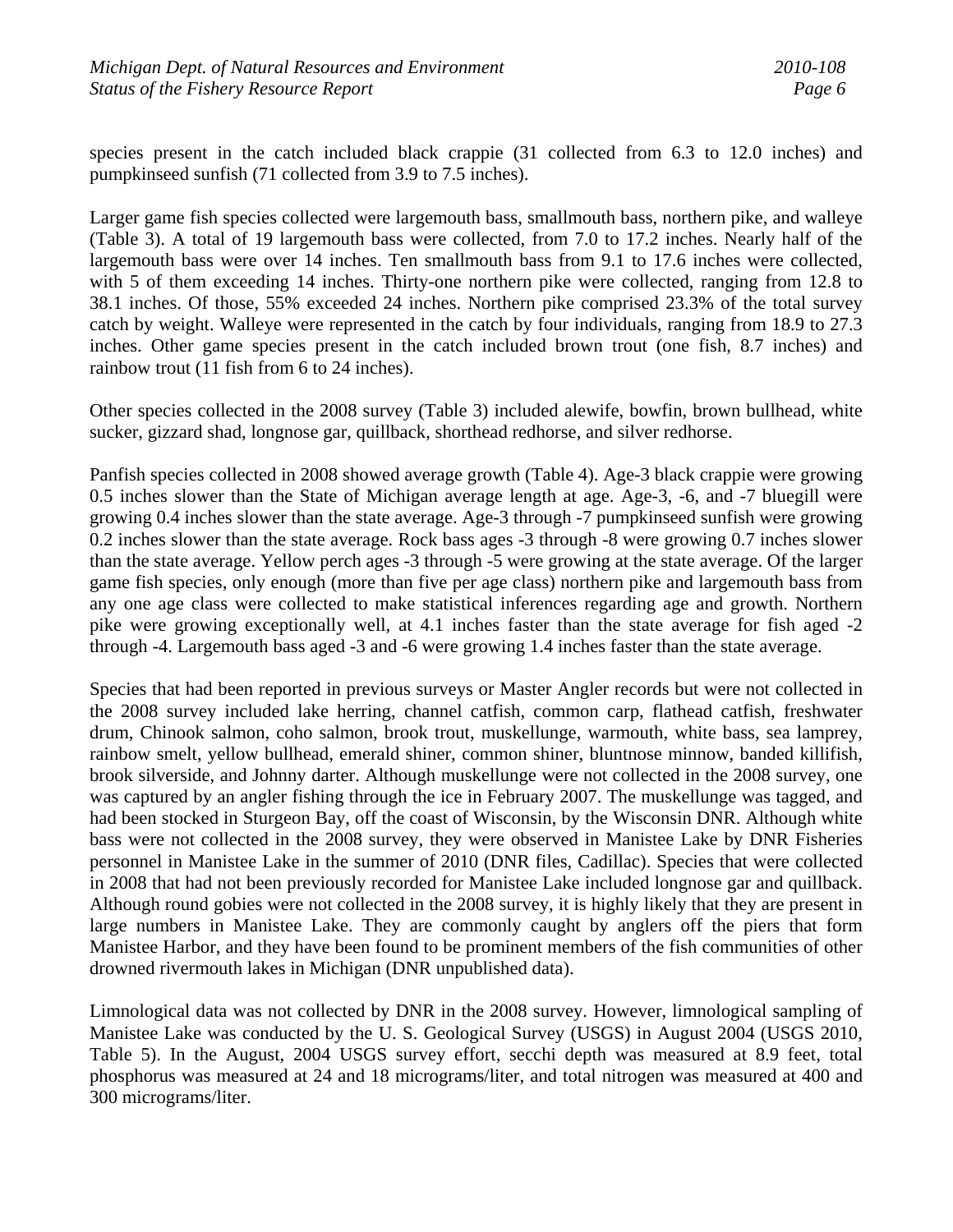#### **Analysis and Discussion**

The 2008 DNR fisheries survey showed that Manistee Lake has healthy game fish populations. Although relatively few largemouth and smallmouth bass were collected in the 2008 survey, the populations appear to be well balanced, with multiple year classes represented and many individuals of both species exceeding the minimum legal-size limit of 14 inches. Another indicator of robust bass populations in Manistee Lake is the number of bass fishing tournaments that are held each summer on Manistee Lake. Northern pike in particular are numerous and are a keystone predator. The 31 individuals collected in the 2008 survey represented 6 different year classes and were growing extremely well. Also, Master Angler records indicate that Manistee Lake is capable of producing large, trophy-sized northern pike. Although only four walleye were collected in the 2008 survey, Manistee Lake has a reputation as providing a good walleye fishery, including fish of large, trophy size. It is likely that Manistee Lake walleye run into the Manistee River to spawn, and they may also migrate into Lake Michigan after spawning to forage. A shore fishery develops in late May and early April on the piers that form Manistee harbor, and many anglers troll Manistee Lake, the channel, the harbor, and the pierheads seeking large, post-spawn walleye. No walleye are stocked in Manistee Lake, so the fish present are either naturally reproduced or migrants from other areas. The excellent growth shown by predatory fish from Manistee Lake is likely due to the connection of Manistee Lake with Lake Michigan, and the plentiful forage that Lake Michigan provides in the form of alewives, rainbow smelt, and round goby, and juvenile salmonids migrating to Lake Michigan.

The panfish populations of Manistee Lake also appear to be healthy. Individuals were present in the catch of the 2008 survey from a number of different year classes, indicating consistent natural reproduction. Master Angler catches have been recorded in recent years for rock bass, black crappie, and bluegill. Although growth rates for panfish were not above State average, they are clearly good enough to provide good numbers of "catchable" panfish. Master Angler yellow perch have also been caught by anglers in recent years, although it is possible that they were migrants from Lake Michigan. It is well-known that yellow perch migrate into Manistee Lake from Lake Michigan, particularly during the winter in preparation for spawning.

One of the primary values of Manistee Lake from a fisheries perspective is its use as a staging ground for spawning runs by Chinook salmon, coho salmon, steelhead. Staging salmon and steelhead in Manistee Lake provide popular fisheries that generate many thousands of angler hours each year.

Manistee Lake also provides critical habitat for lake sturgeon, a state-threatened species. Adult lake sturgeon utilize Manistee Lake as a staging area for spawning runs, and both adults and juvenile lake sturgeon live and feed in Manistee Lake at different times of the year (Damstra 2007). The Manistee River/Manistee Lake population of lake sturgeon is one of the largest found on the eastern shore of Lake Michigan.

Although a complete limnological survey of Manistee Lake was not conducted in conjunction with this survey, limnological data is available from a number of other sources (Suppnick 2000; Rediske et al. 2001; USGS 2010 [Table 5]). The secchi depth reading from the 2004 USGS effort (USGS 2010) was 8.9 feet, indicating that Manistee Lake water at that time was slightly more clear than the average (7.9 feet) for medium, shallow lakes in Michigan (Wehrly et al. 2010). Total phosphorous readings for Manistee Lake (24 µg/liter at a depth of 3 feet and 18 µg/liter at a depth of 18 feet) were also about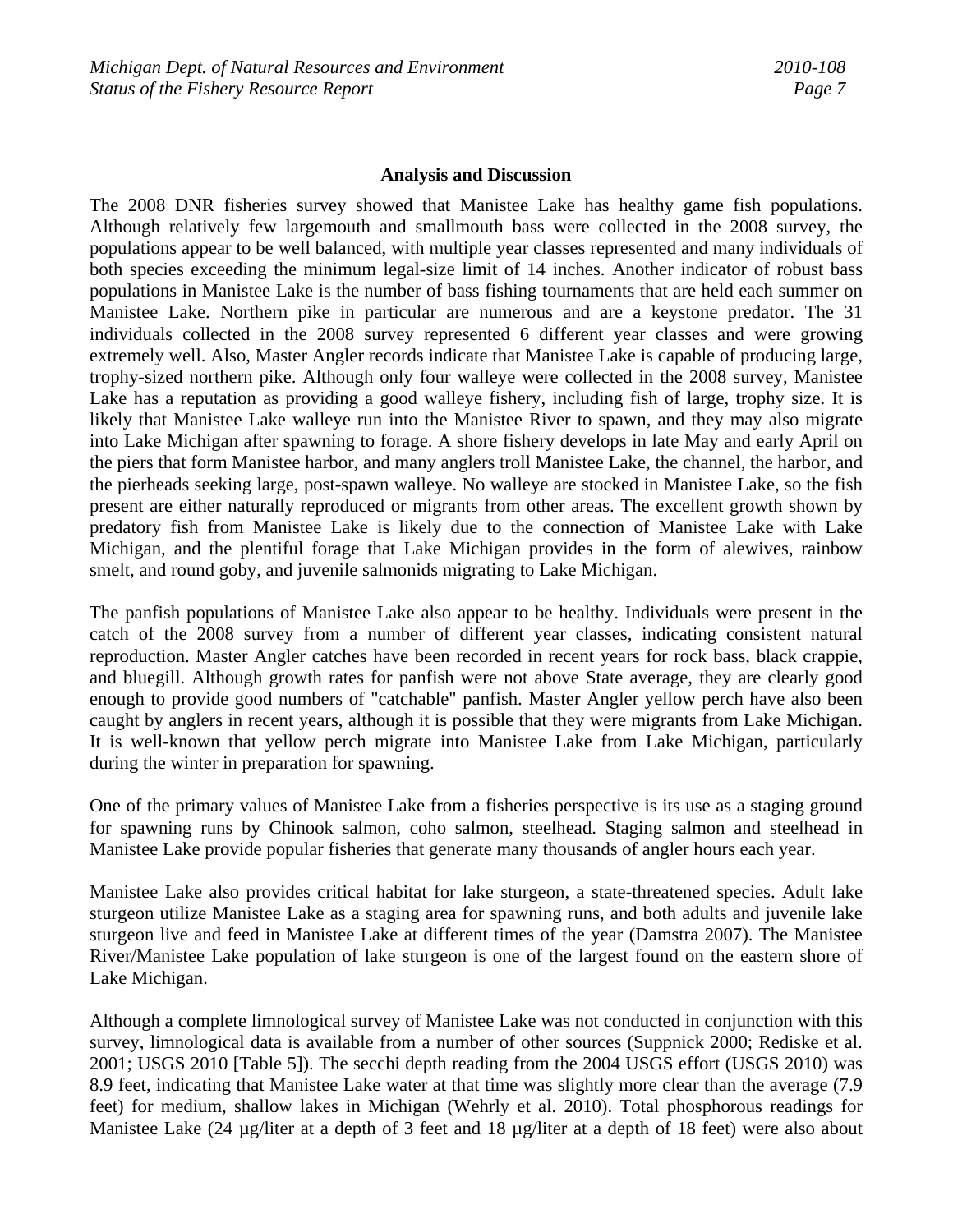average (22 µg/liter) for medium, shallow lakes in Michigan (Wehrly et al. 2010). Total nitrogen readings for Manistee Lake (400 µg/liter at 3 feet and 300 µg/liter at 18 feet) were somewhat below average (814 µg/liter) for medium, shallow lakes in Michigan (Wehrly et al. 2010).

## **Management Direction**

Native species like smallmouth bass, largemouth bass, bluegill, pumpkinseed sunfish, black crappie, rock bass, northern pike, and walleye should continue to thrive in Manistee Lake. Another general netting survey should be conducted within the next 10 years with the goal of examining the general fish populations of Manistee Lake. In the next survey, electrofishing and seining should be included in order to learn about the smaller non-game and forage fish populations of Manistee Lake. Also, a full limnological sampling effort should be included in the next survey effort. Serns fall walleye electrofishing efforts should also be conducted on Manistee Lake. Although Manistee Lake is not stocked with walleye, such surveys can help determine the extent of walleye natural reproduction. Monitoring of the lake sturgeon population of Manistee Lake should also continue.

Past land-use practices and industries along the shores of Manistee Lake have degraded the water quality of certain areas of Manistee Lake. Major pollution issues remain in Manistee Lake, as is evidenced by the fish consumption advisory for Manistee Lake that was issued by the Michigan Department of Community Health (MDCH 2010). While industry is important to the local economy of the Manistee area, fishing is also an important component of that economy. In recent years, development along the shores of Manistee Lake has shifted from being purely industrial to residential/recreational. This is evidenced by the large number of condominiums that have been developed on the west shore of Manistee Lake. Therefore, it should be a goal for Manistee Lake to have healthy fish populations that can be consumed by the public without risk of PCB or mercury contamination.

All remaining riparian wetlands adjacent to Manistee Lake should be protected as they are critical to the continued health of the lake's aquatic community. Future unwise riparian development and wetland loss may result in deterioration of the water quality and aquatic habitat. Healthy biological communities in inland lakes require suitable natural habitat. Human development within the lake watershed, along the shoreline, and in the lake proper has a tendency to change and diminish natural habitat. Appropriate watershed management is necessary to sustain healthy biological communities, including fish, invertebrates, amphibians, reptiles, birds and aquatic mammals. Generally for lakes this includes maintenance of good water quality, especially for nutrients; preservation of natural shorelines, especially shore contours and vegetation; and preservation of bottom contours, vegetation, and wood structure within a lake. Guidelines for protecting fisheries habitat in inland lakes can be found in Fisheries Division Special Report 38 (O'Neal and Soulliere 2006).

The efforts of Manistee County's "Explore the Shores" program should be supported by the MDNR. These efforts have already enhanced the ability of anglers of all persuasions to access the outstanding fisheries that Manistee Lake has to offer. Hopefully these efforts will continue, and even more universal access will be provided in the future.

### **References**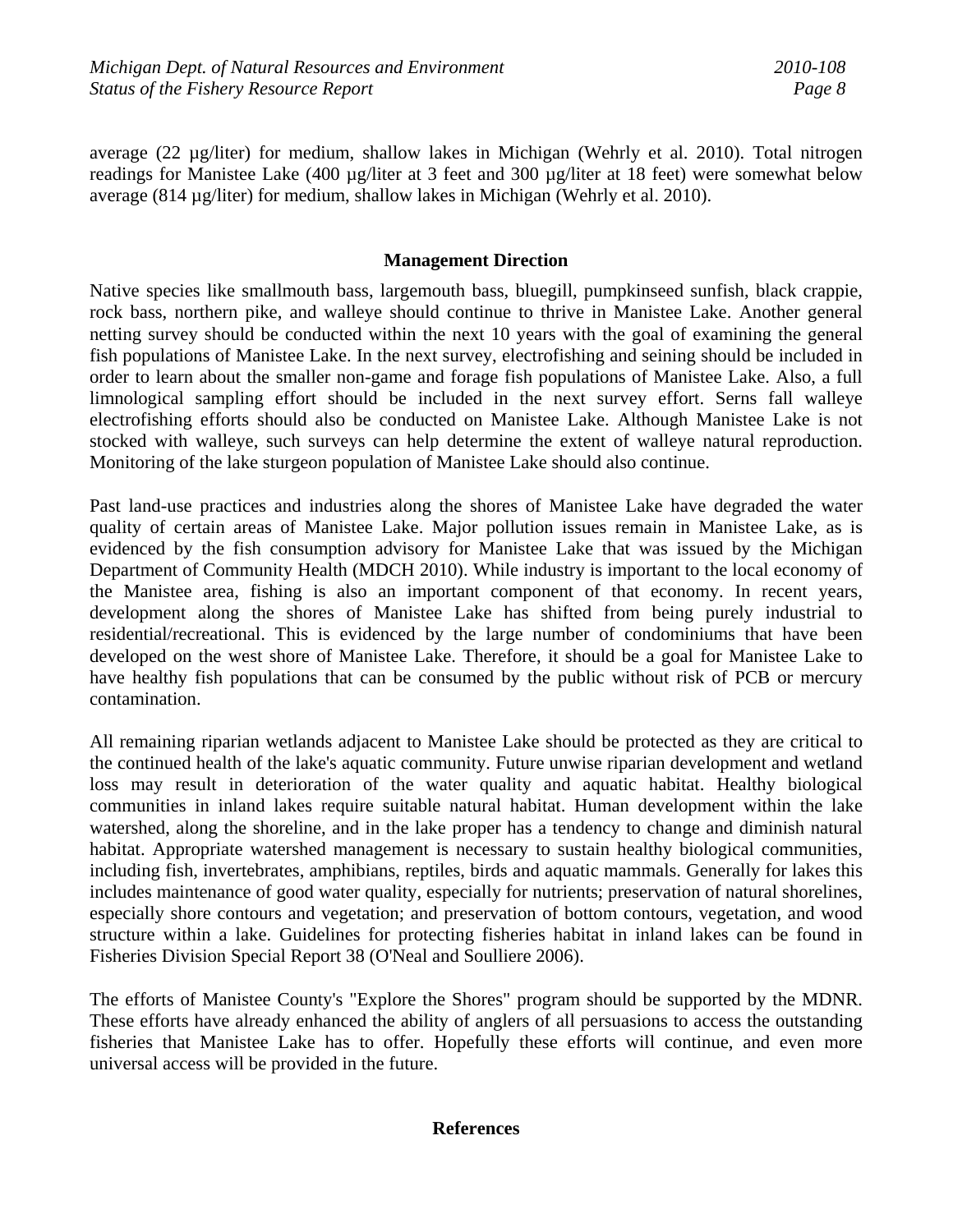Damstra, R. A. 2007. Stock assessment, spawning movements, and habitat use of lake sturgeon (Acipenser fulvescens Rafinesque) in the Manistee River system, Michigan. Master's Thesis, Central Michigan University, Mt. Pleasant.

Earle, R. 2003. Manistee State Game Area Strategic Plan. Michigan Department of Natural Resources, Wildlife Division, Traverse City.

Grant, J. 1977. Water quality and biological survey of Manistee Lake, 1973 and 1975. Michigan Department of Natural Resources, Water Quality Division, Publication No. 4833-9310.

Gunderman, B. J. 2001. Population dynamics of lake sturgeon (Acipenser fulvescens Rafinesque) in the Manistee River. Master's Thesis, Central Michigan University, Mt. Pleasant.

Lallaman, J. J. 2003. Stock assessment and summer movement patterns of lake sturgeon (Acipenser fulvescens) in the Manistee River, MI. Master's Thesis, Central Michigan University, Mt. Pleasant.

Mann, K. A. 2008. Life history of reared and wild juvenile lake sturgeon, Big Manistee River, Michigan. Master's Thesis, Michigan Technological University, Houghton.

Michigan Department of Community Health. 2010. 2010 Michigan Fish Advisory. MDCH Division of Environmental Health, Lansing.

O'Neal, R. P., and G. J. Soulliere. 2006. Conservation guidelines for Michigan lakes and associated natural resources. Michigan Department of Natural Resources, Fisheries Special Report 38, Ann Arbor.

Rediske, R., J. Gabrosek, C. Thompson, C. Bertin, and J. Blunt. 2001. Preliminary investigation of the extent of sediment contamination in Manistee Lake. Annis Water Resources Institute Publication # TM-2001-7. Grand Valley State University, Allendale, MI.

Rozich, T. J. 1998. Manistee River Assessment. Michigan Department of Natural Resources, Fisheries Division, Special Report Number 21. Ann Arbor, MI.

Suppnick, J. 2000. Dissolved solids and dissolved oxygen monitoring in Manistee Lake; June, July, and August 1999. Report SWQ 00/019, Michigan Department of Environmental Quality, Lansing MI.

Taube, C. M. 1958. A fisheries inventory of Manistee Lake, Manistee County. Institute for Fisheries Research Report No. 1557. Michigan Department of Natural Resources, Ann Arbor.

Tonello, M. A. 2004. Manistee River below Tippy Dam: Status of the Fishery. Status of the Fishery Resource Report 2004-4, Michigan Department of Natural Resources, Cadillac.

Tonello, M. A. 2005. Little Manistee River: Status of the Fishery. Status of the Fishery Resource Report 2005-08, Michigan Department of Natural Resources, Cadillac.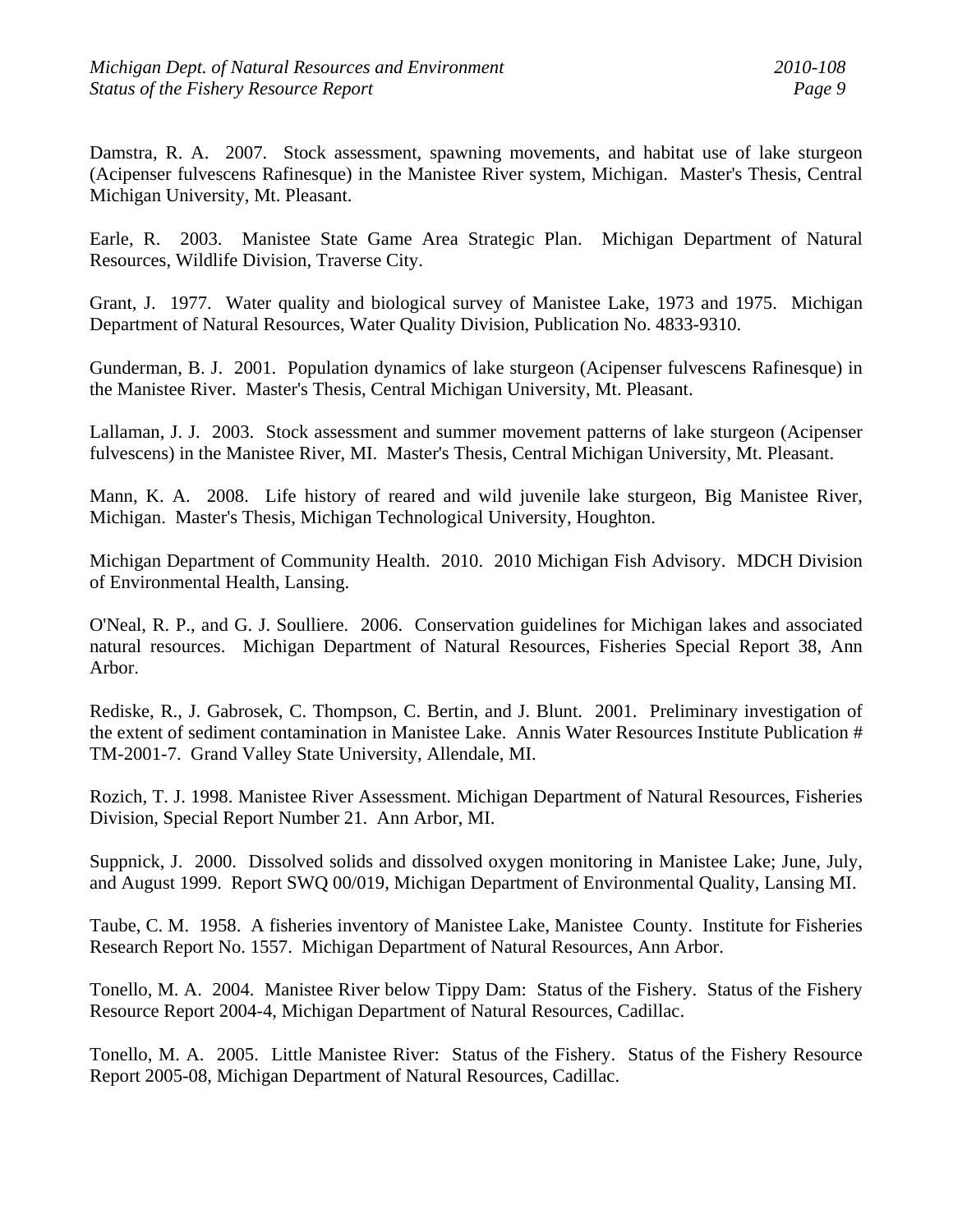USGS (U.S. Geological Survey). Water-quality data for Michigan. http://waterdata.usgs.gov/mi/nwis/qw?, accessed November 2010.

USEPA (U. S. Environmental Protection Agency). 1993. EPA Superfund Record of Decision: Packaging Corporation of America, Filer City, MI. EPA ID MID980794747.

Wehrly, K.E., G.S. Carter, and J.E. Breck. 2009 Draft. Standardized sampling methods for the inland lakes status and trends program. Chapter 27 in Manual of Fisheries Survey Methods. Michigan Department of Natural Resources, Fisheries Division internal document, Ann Arbor.

Wehrly, K. E., D. B. Hayes, and T. C. Wills. 2010. Status and Trends of Michigan Inland Lake Resources 2002-2007. Michigan Department of Natural Resources and Environment Special Report. Ann Arbor.

Wicklund, R. G., and B. C. Dean. 1957. Little Manistee River Watershed: Survey and plans report. Michigan Department of Conservation, Fish Division, Lake and Stream Improvement Section, Lansing.

Yeomans, L. H.-N. 2002. Seasonal movements of adult lake sturgeon (Acipenser fulvescens) and larval abundance in the Manistee River, Michigan. Master's Thesis, Central Michigan University, Mt. Pleasant.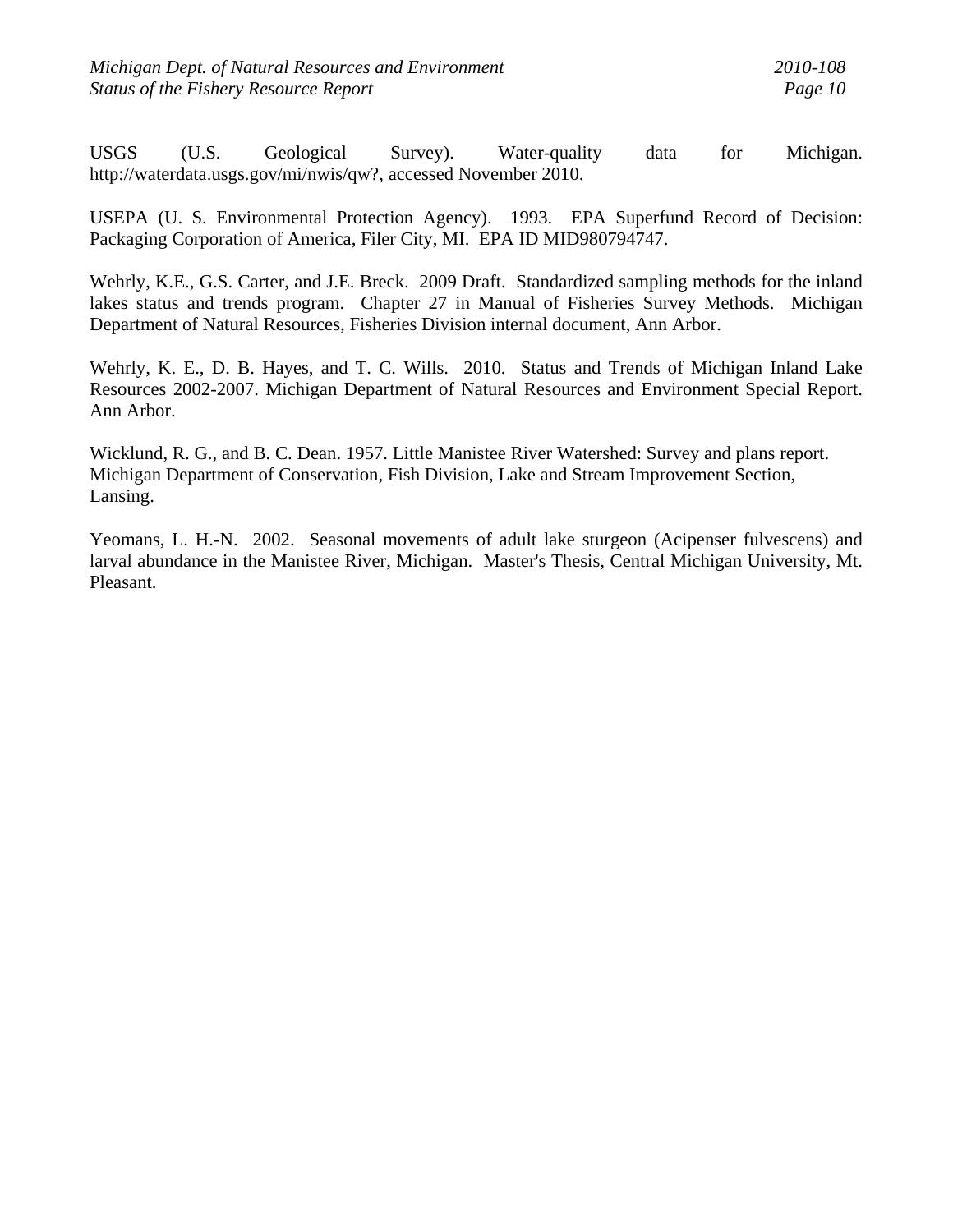Figure 1. Manistee Lake, Manistee County.

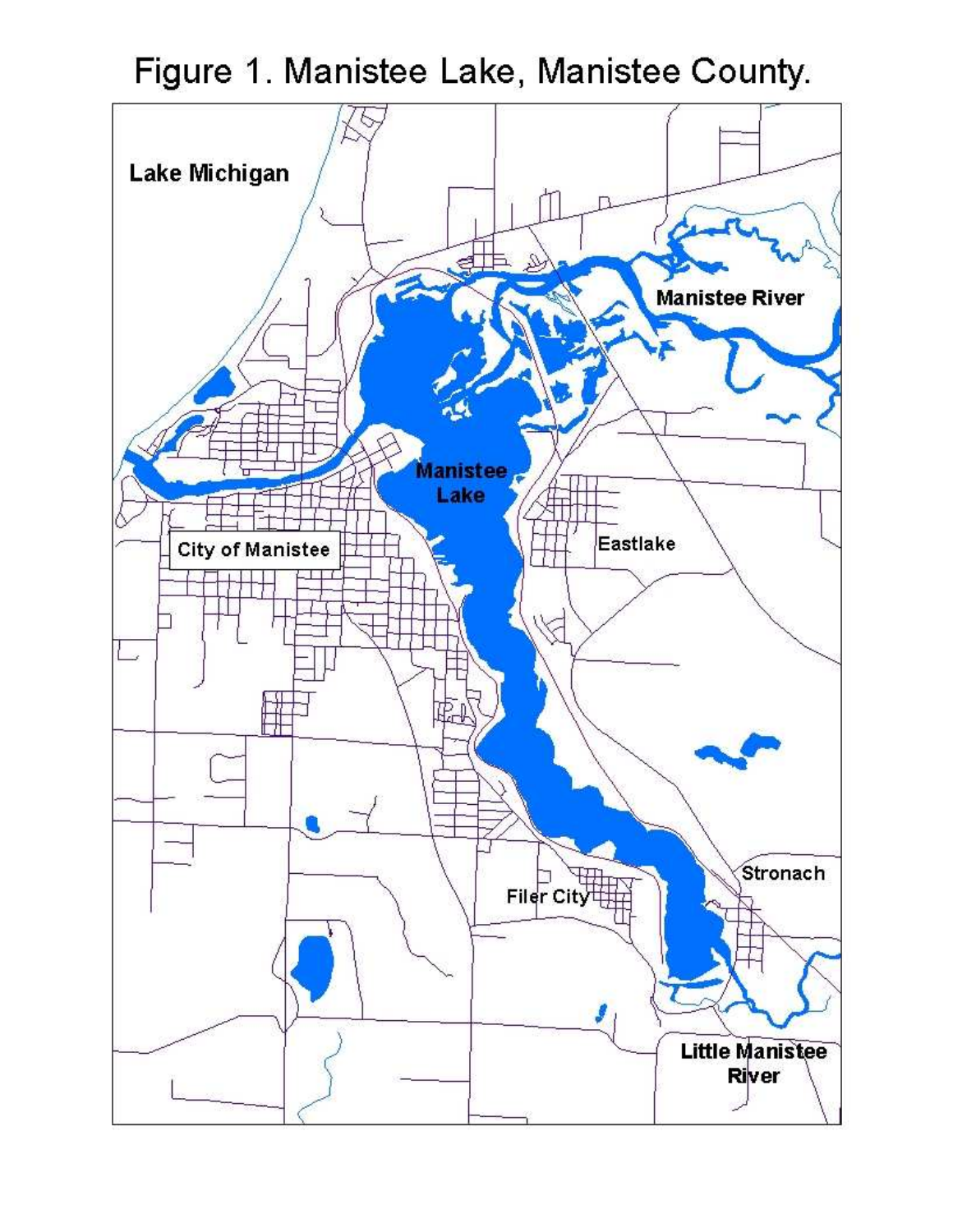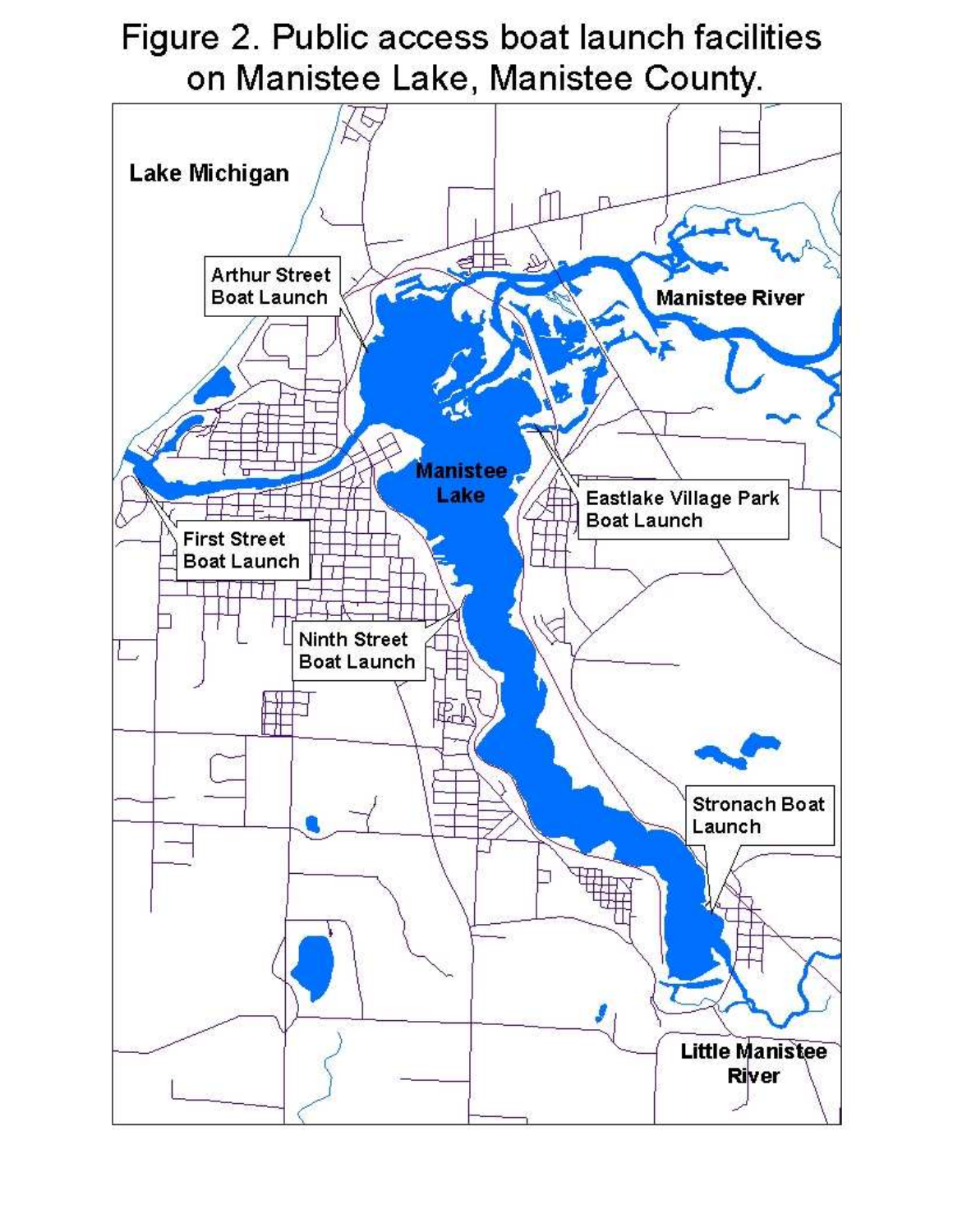|  |  |  |  |  |  | Table 1. MDNR creel census data for Manistee Lake, 1999-2004. |
|--|--|--|--|--|--|---------------------------------------------------------------|
|--|--|--|--|--|--|---------------------------------------------------------------|

| Year   | <b>Estimated Angler trips</b> |        | <b>Estimated angler days Estimated angler hours</b> |
|--------|-------------------------------|--------|-----------------------------------------------------|
| 1999*  | 20,378                        | 16.723 | 73.787                                              |
| 2000*  | 15,563                        | 12,299 | 59,098                                              |
| 2001*  | 17,221                        | 14,766 | 63,116                                              |
| 2002** | 7.054                         | 5.758  | 20,030                                              |
| 2003** | 7.620                         | 7,620  | 27,663                                              |
| 2004** | 8,504                         | 7,504  | 29,393                                              |

\*The creel surveys in 1999-2001 took place from March through December.

\*\*The creel surveys in 2002-2004 took place from March through May, and September through December.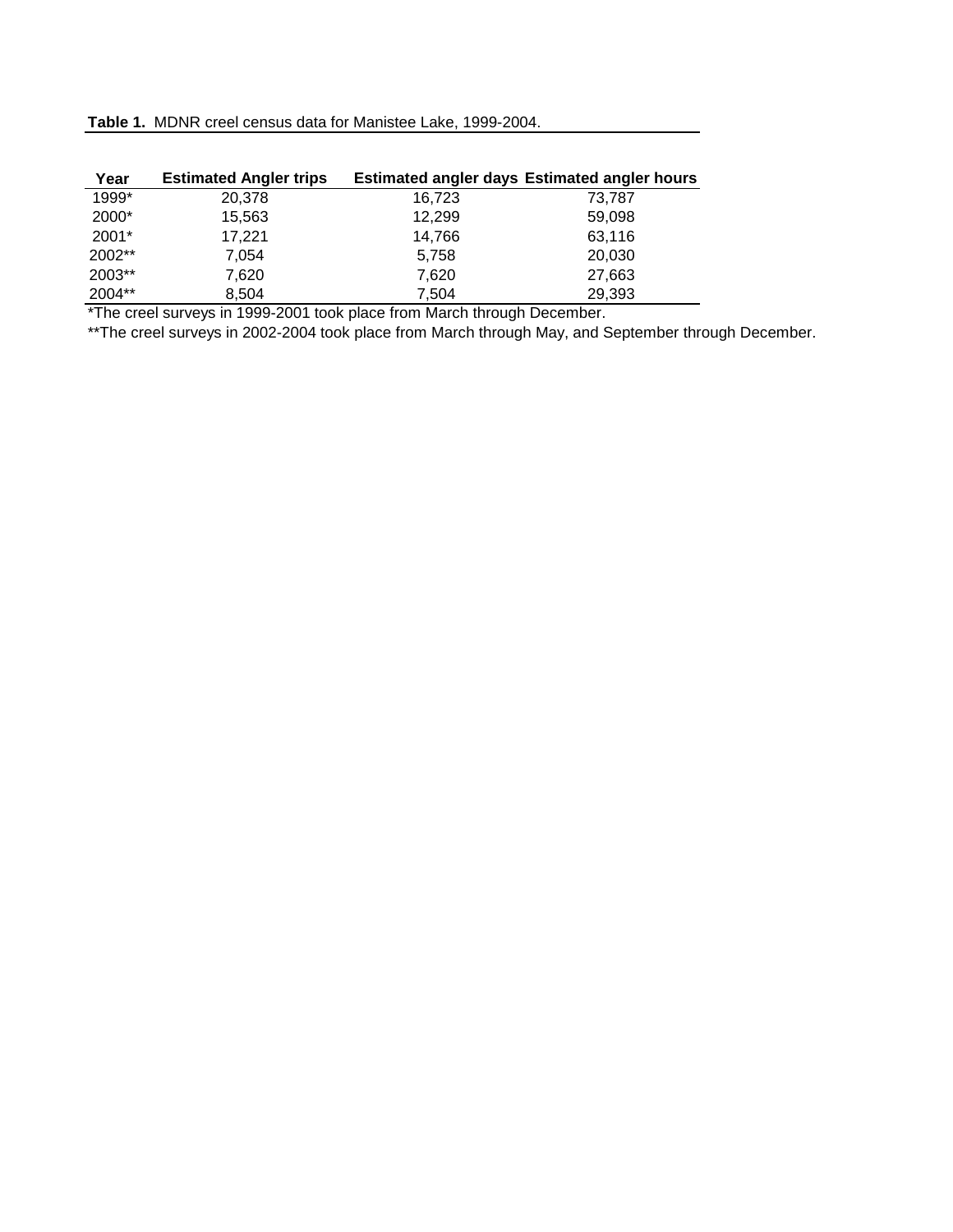**Table 2.** MDNR Master Angler awards issued for fish caught from Manistee Lake, Manistee County, 1994- 2010.

|                      | Number of Master     |
|----------------------|----------------------|
| Species              | Angler awards issued |
| <b>Black crappie</b> | 5                    |
| Bluegill             | 12                   |
| Bowfin               | 10                   |
| <b>Brook trout</b>   | 1                    |
| Brown trout          | 1                    |
| Carp                 | 5                    |
| Channel catfish      | 15                   |
| Chinook salmon       | 13                   |
| Coho salmon          | 5                    |
| Flathead catfish     | 4                    |
| Freshwater drum      | 14                   |
| Largemouth bass      | 2                    |
| Northern pike        | 3                    |
| Pumpkinseed sunfish  | 1                    |
| Rainbow trout        | 6                    |
| Redhorse             | 5                    |
| Rock bass            | 31                   |
| Smallmouth bass      | 2                    |
| Walleye              | 9                    |
| White bass           | 1                    |
| White sucker         | 7                    |
| Yellow perch         | 3                    |
| Total:               | 155                  |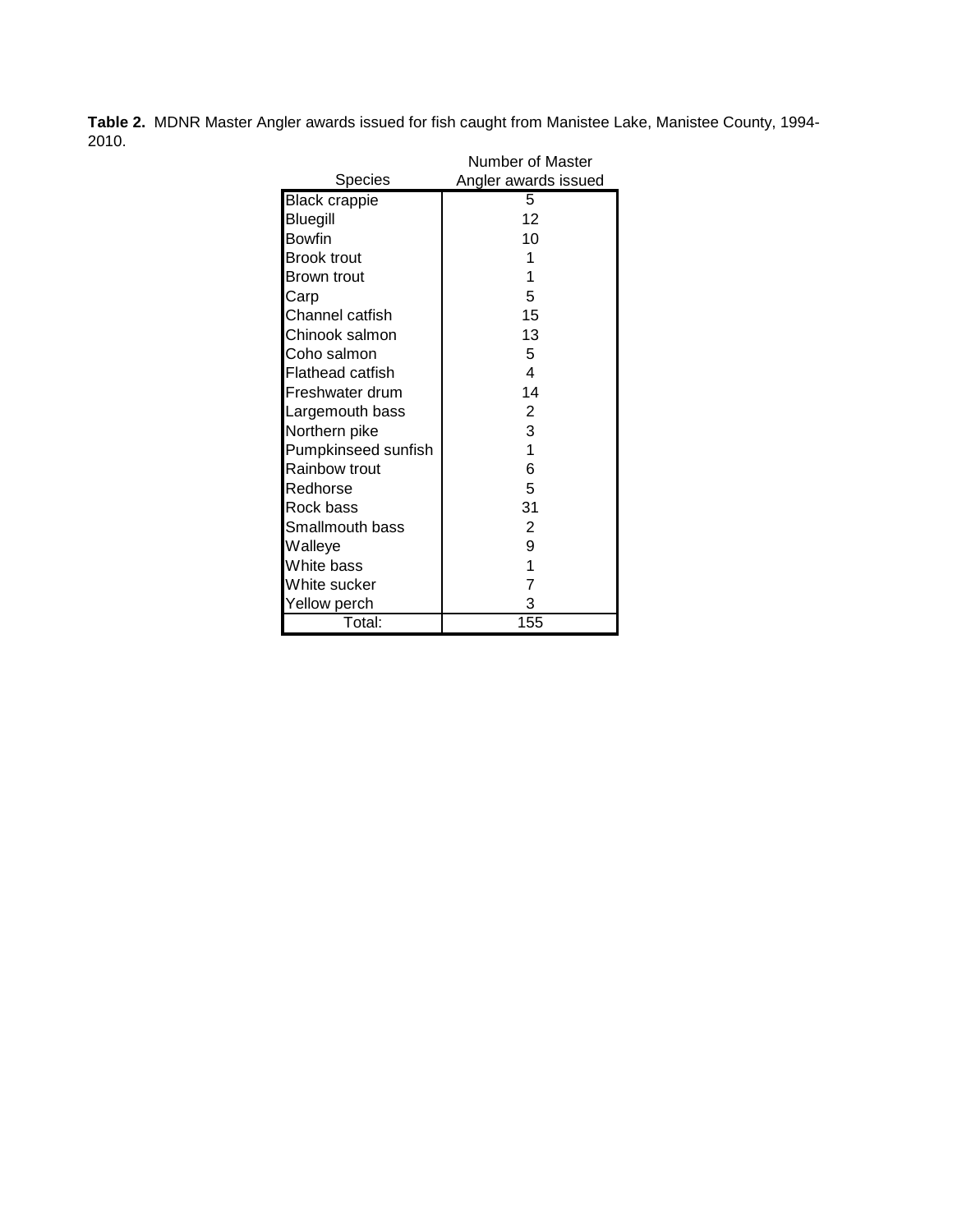|                     |     | Percent          | Weight   |           | Percent Length range  | Average | Percent                 |
|---------------------|-----|------------------|----------|-----------|-----------------------|---------|-------------------------|
| Species             |     | Number by number | (Pounds) | by weight | (inches) <sup>1</sup> | length  | legal size <sup>2</sup> |
| alewife             | 1   | 0.2              | 0.1      | 0.0       | $6-6$                 | 6.5     |                         |
| black crappie       | 31  | 4.7              | 13.2     | 2.4       | $6 - 12$              | 8.7     | 65(7")                  |
| bluegill            | 128 | 19.2             | 27.5     | 5.0       | 4-8                   | 6.7     | 84 (6")                 |
| brown trout         | 1   | 0.2              | 0.3      | 0.1       | $8 - 8$               | 8.7     | 0(10")                  |
| bowfin              | 19  | 2.9              | 117.8    | 21.5      | 20-31                 | 25.6    |                         |
| brown bullhead      | 11  | 1.7              | 4.8      | 0.9       | $7 - 12$              | 9.5     |                         |
| gizzard shad        | 17  | 2.6              | 23.8     | 4.3       | 12-19                 | 15.2    |                         |
| largemouth bass     | 19  | 2.9              | 25.2     | 4.6       | $7 - 17$              | 13.1    | 42 (14")                |
| longnose gar        | 3   | 0.5              | 5.7      | 1.0       | 16-31                 | 26.2    |                         |
| northern pike       | 31  | 4.7              | 127.4    | 23.3      | 12-38                 | 25.3    | 55 (24")                |
| pumpkinseed sunfish | 71  | 10.7             | 14.2     | 2.6       | $3 - 7$               | 6.1     | 65(6")                  |
| quillback           | 3   | 0.5              | 4.9      | 0.9       | $12 - 16$             | 15.2    |                         |
| rainbow trout       | 11  | 1.7              | 7.5      | 1.4       | $6 - 24$              | 10.0    | 9(10")                  |
| rock bass           | 157 | 23.6             | 41.7     | 7.6       | $3-9$                 | 6.8     | 68 (6")                 |
| shorthead redhorse  | 4   | 0.6              | 5.3      | 1.0       | $13 - 17$             | 14.8    |                         |
| silver redhorse     | 18  | 2.7              | 30.5     | 5.6       | $7 - 24$              | 16.1    |                         |
| smallmouth bass     | 10  | 1.5              | 14.8     | 2.7       | $9 - 17$              | 13.7    | 12 (14")                |
| walleye             | 4   | 0.6              | 17.5     | 3.2       | 18-27                 | 23.0    | 100(15")                |
| white sucker        | 17  | 2.6              | 49.1     | 9.0       | 12-22                 | 19.1    |                         |
| yellow perch        | 109 | 16.4             | 16.5     | 3.0       | $5 - 12$              | 7.0     | 29(7")                  |
| Total               | 665 | 100              | 547.8    | 100       |                       |         |                         |

**Table 3.** Number, weight, and length of fish collected from Manistee Lake with fyke nets, trap nets, and inland gillnets, on May 13-15, 2008.

 $1$ Note some fish were measured to 0.1 inch, others to inch group: e.g.,  $5 - 5.0$  to 5.9 inch, 12=12.0 to 12.9 inches; etc.

<sup>2</sup>Percent legal size or acceptable size for angling. Legal size or acceptable size for angling is given in parentheses.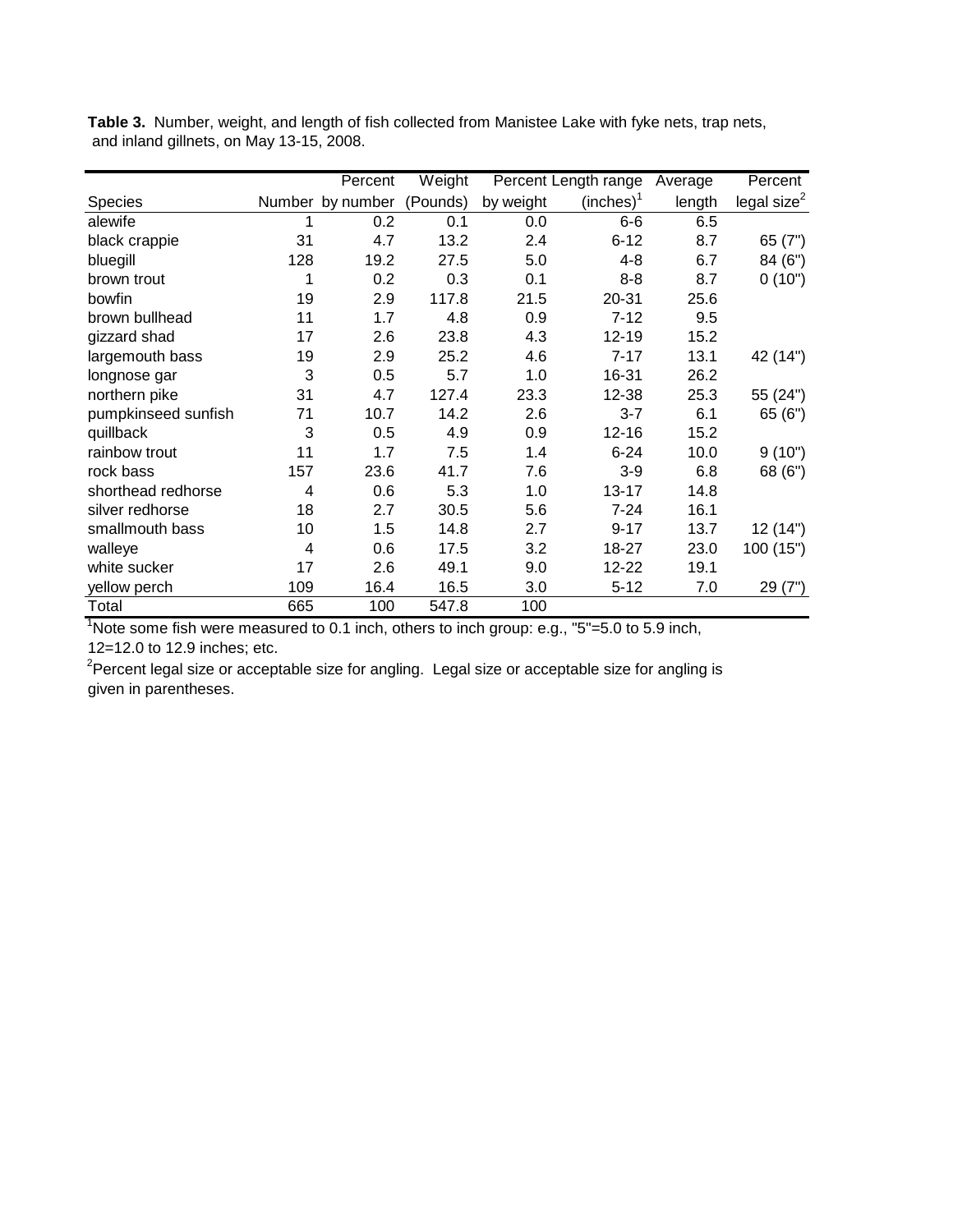|                        |             |                            |                                                        |             |                     |              |             |              |             |             |             | Mean   |
|------------------------|-------------|----------------------------|--------------------------------------------------------|-------------|---------------------|--------------|-------------|--------------|-------------|-------------|-------------|--------|
|                        |             |                            |                                                        | Age         |                     |              |             |              |             |             |             | Growth |
| Species                | T           | $\ensuremath{\mathsf{II}}$ | $\ensuremath{\mathsf{III}}\xspace$<br>$\overline{7.0}$ | ${\sf IV}$  | $\mathsf V$<br>10.2 | VI<br>11.2   | VII<br>11.4 | VIII<br>12.0 | IX          | X           | XIII        | Index  |
| <b>Black crappie</b>   |             |                            | (18)                                                   | 8.8<br>(3)  | (3)                 | (2)          | (4)         | (2)          |             |             |             | $-0.5$ |
| <b>Bluegill</b>        |             |                            | 4.8<br>(5)                                             | 6.3<br>(3)  | 5.3<br>(4)          | 6.7<br>(15)  | 7.4<br>(12) | 8.2<br>(2)   | 8.3<br>(1)  |             |             | $-0.4$ |
| Brown trout            | 8.7<br>(1)  |                            |                                                        |             |                     |              |             |              |             |             |             |        |
| Largemouth<br>bass     |             | 8.5<br>(1)                 | 11.3<br>(5)                                            | 12.3<br>(4) |                     | 15.6<br>(5)  | 16.3<br>(3) |              |             |             |             | $+1.4$ |
| Northern pike          | 11.7<br>(1) | 20.2<br>(7)                | 24.6<br>(11)                                           | 29.3<br>(9) | 29.1<br>(3)         |              |             | 38.1<br>(1)  |             |             |             | $+4.1$ |
| Pumpkinseed<br>sunfish |             |                            | 4.3<br>(7)                                             | 5.3<br>(4)  | 6.1<br>(12)         | 6.4<br>(11)  | 7.2<br>(5)  | 7.4<br>(2)   |             |             |             | $-0.2$ |
| Rainbow trout          | 9.5<br>(2)  | 8.6<br>(2)                 | 24.1<br>(1)                                            |             |                     |              |             |              |             |             |             |        |
| Rock bass              |             |                            | 4.5<br>(16)                                            | 5.2<br>(7)  | 6.2<br>(7)          | 7.1<br>(13)  | 7.9<br>(9)  | 8.5<br>(7)   |             | 9.3<br>(4)  |             | $-0.7$ |
| Smallmouth<br>bass     |             |                            | 10.6<br>(4)                                            | 13.8<br>(1) | 15.7<br>(3)         | 16.5<br>(2)  |             |              |             |             |             |        |
| Walleye                |             |                            | 19.3<br>(2)                                            |             |                     |              |             | 26.9<br>(1)  |             |             | 27.3<br>(1) |        |
| Yellow perch           |             | 5.7<br>(1)                 | 6.5<br>(5)                                             | 7.0<br>(24) | 8.2<br>(16)         | 10.7<br>(16) | 11.5<br>(9) | 12.9<br>(4)  | 13.0<br>(5) | 14.1<br>(2) |             | $+0.6$ |

**Table 4.** Average total weighted length (inches) at age, and growth relative to the state average, for fish sampled from Manistee Lake with trap nets, fyke nets, and inland gill nets, May 13-15, 2008. Number of fish aged is given in parenthesis. A minimum of five fish per age group is statistically necessary for calculating a Mean Growth Index, which is a comparison to the State of Michigan average.